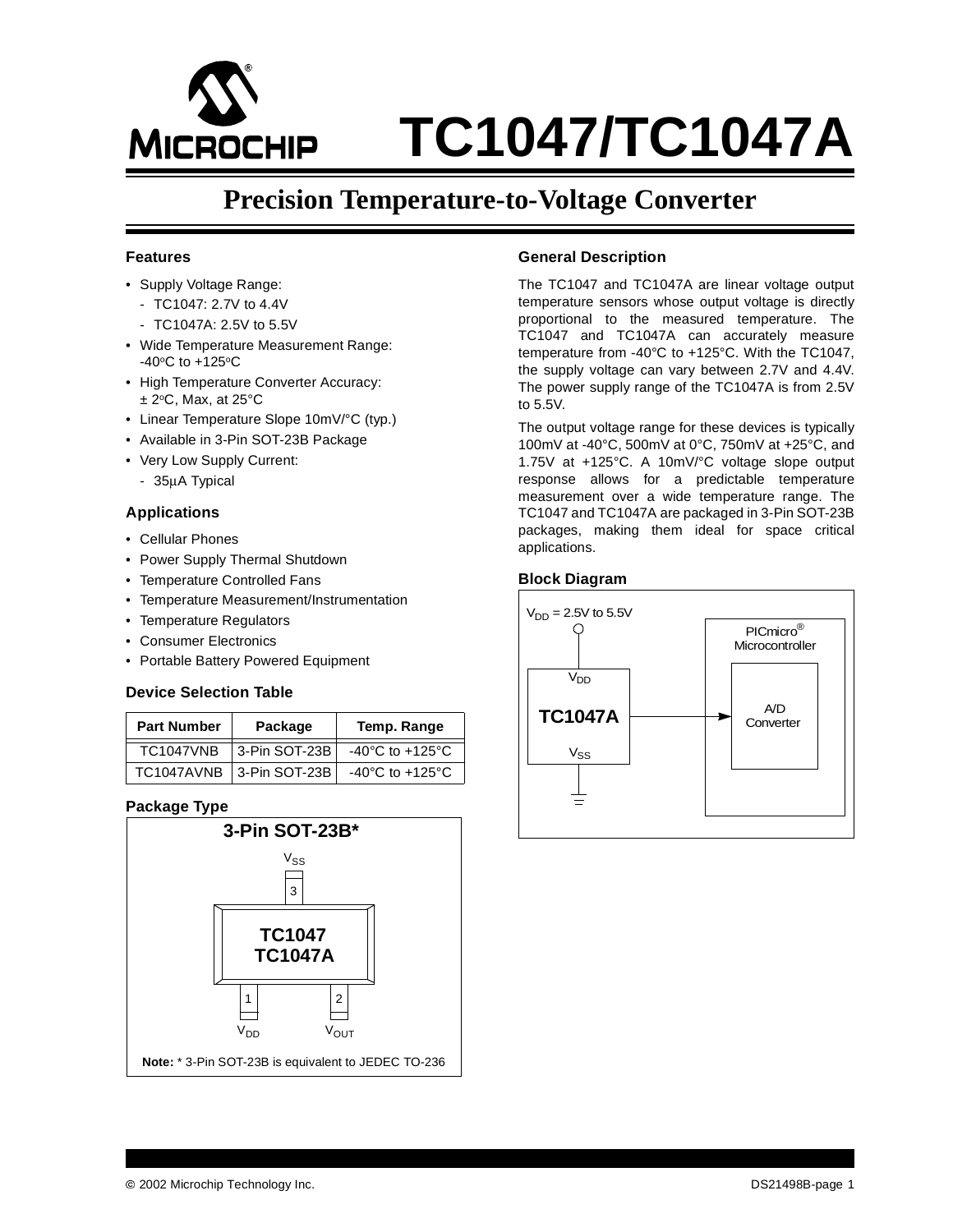# **1.0 ELECTRICAL CHARACTERISTICS**

## **Absolute Maximum Ratings\***

| Voltage on Any Pin with Respect to Supplies |
|---------------------------------------------|
|                                             |
| Operating Temperature  -40°C to +125°C      |
| Storage Temperature Range -55°C to +150°C   |

## **TC1047/1047A ELECTRICAL SPECIFICATIONS**

\*Stresses above those listed under "Absolute Maximum Ratings" may cause permanent damage to the device. These are stress ratings only and functional operation of the device at these or any other conditions above those indicated in the operation sections of the specifications is not implied. Exposure to Absolute Maximum Rating conditions for extended periods may affect device reliability.

| <b>Electrical Characteristics:</b> Unless otherwise specified, these specifications apply for the entire supply voltage range and for |  |
|---------------------------------------------------------------------------------------------------------------------------------------|--|
| $T_A = -40^{\circ}$ C to $+125^{\circ}$ C                                                                                             |  |

| Symbol             | <b>Parameter</b>                      | Min  | Typ  | Max  | <b>Units</b>        | <b>Test Conditions</b> |
|--------------------|---------------------------------------|------|------|------|---------------------|------------------------|
| V <sub>DD</sub>    | Supply Voltage                        | 2.7  |      | 4.4  | V                   | TC1047                 |
|                    |                                       | 2.5  |      | 5.5  |                     | <b>TC1047A</b>         |
| Ιo                 | Supply Current, Operating             |      | 35   | 60   | μA                  |                        |
| $A_V$              | Average Slope of Output Voltage       |      | 10   |      | $mV$ <sup>o</sup> C |                        |
| TMP <sub>ACY</sub> | <b>Temperature Accuracy</b>           | $-2$ | ±0.5 | $+2$ | °C                  | $T_A = 25^{\circ}C$    |
|                    |                                       | $-3$ | ±0.5 | $+3$ | $^{\circ}C$         | $T_A = +125$ °C        |
|                    |                                       |      | 1.0  |      | °C                  | $T_A = -40$ °C         |
| V <sub>OUT</sub>   | Output Voltage                        |      | 100  |      | mV                  | $T_A = -40^{\circ}C$   |
|                    |                                       | 730  | 750  | 770  | mV                  | $T_A = 25^{\circ}C$    |
|                    |                                       | 1720 | 1750 | 1780 | mV                  | $T_A = +125$ °C        |
| <b>POUT</b>        | <b>Output Source and Sink Current</b> | 100  |      |      | μA                  |                        |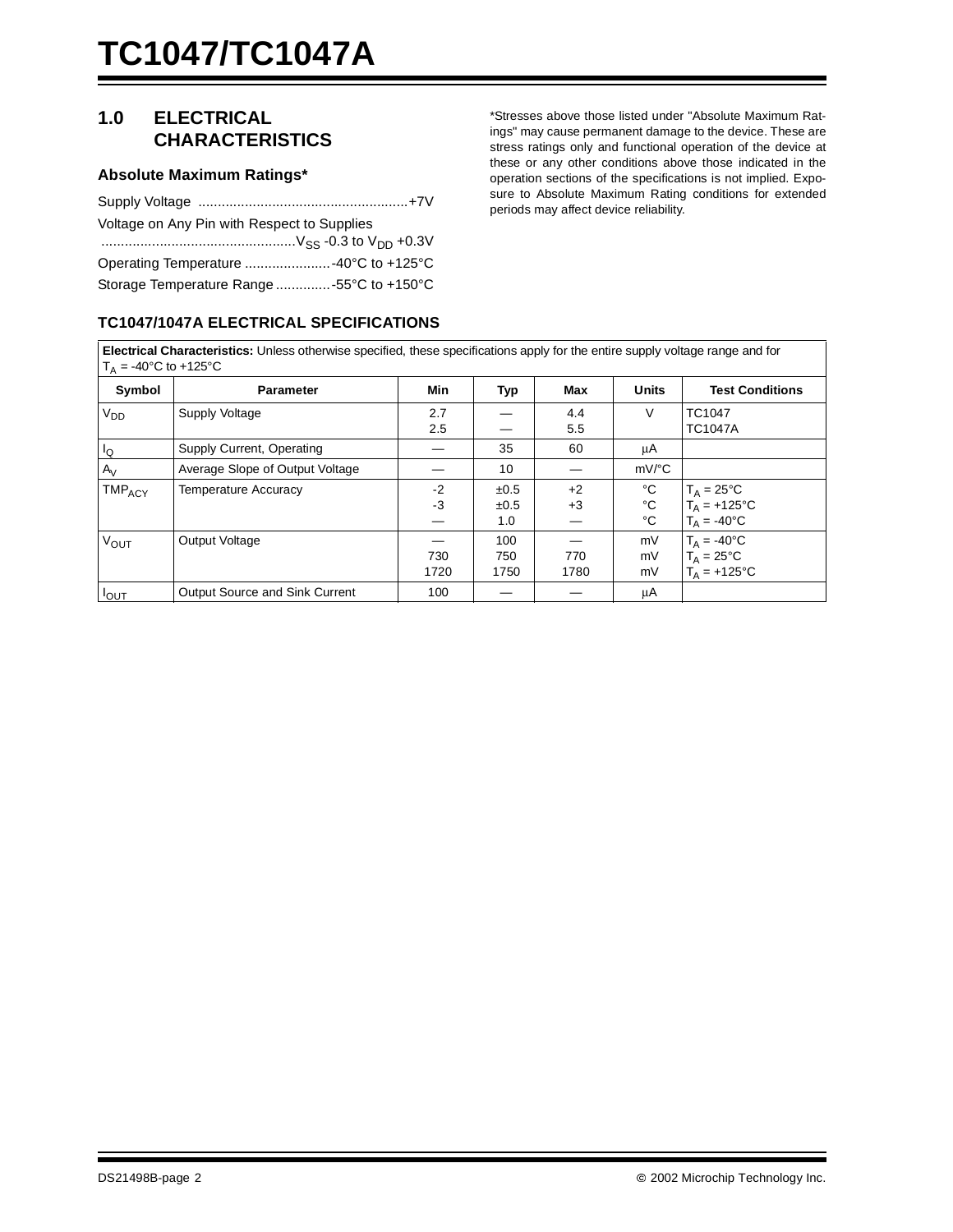## **2.0 PIN DESCRIPTIONS**

The descriptions of the pins are listed in Table 2-1.

## **TABLE 2-1: PIN FUNCTION TABLE**

| Pin No.<br>(3-Pin SOT-23B) | Symbol          | <b>Description</b>                 |  |
|----------------------------|-----------------|------------------------------------|--|
|                            | V <sub>DD</sub> | Input Supply Voltage               |  |
| っ                          | VOUT            | Temperature Sensor Output Terminal |  |
| 3                          | Vss             | Ground Terminal                    |  |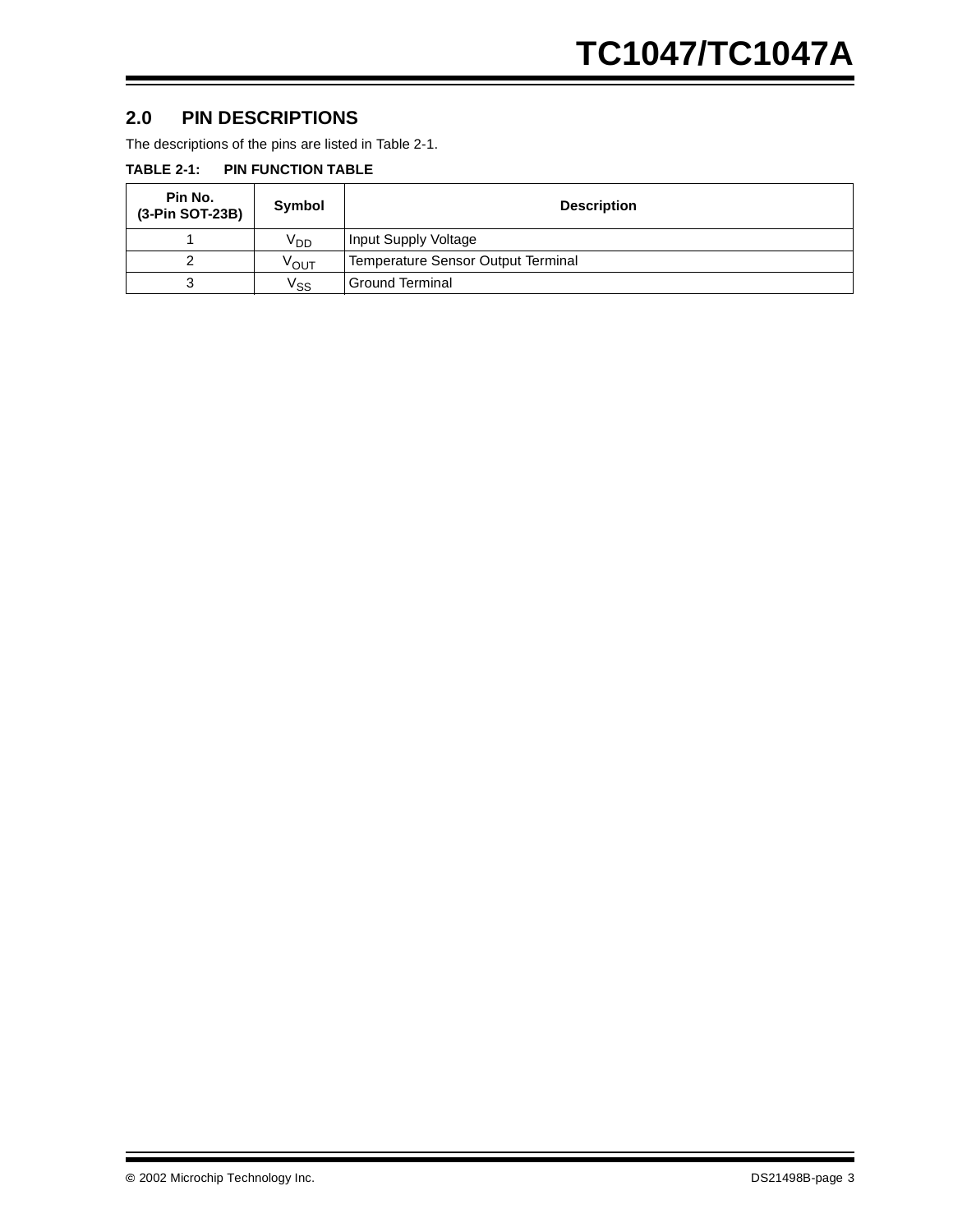# **3.0 DETAILED DESCRIPTION**

The TC1047 and TC1047A have an output voltage that varies linearly with temperature in degrees Celsius. Figure 3-1 shows a plot of the output voltage versus temperature for the TC1047 and TC1047A. The temperature slope is fixed at 10mV/°C, and the output voltage at 0°C is 500mV.



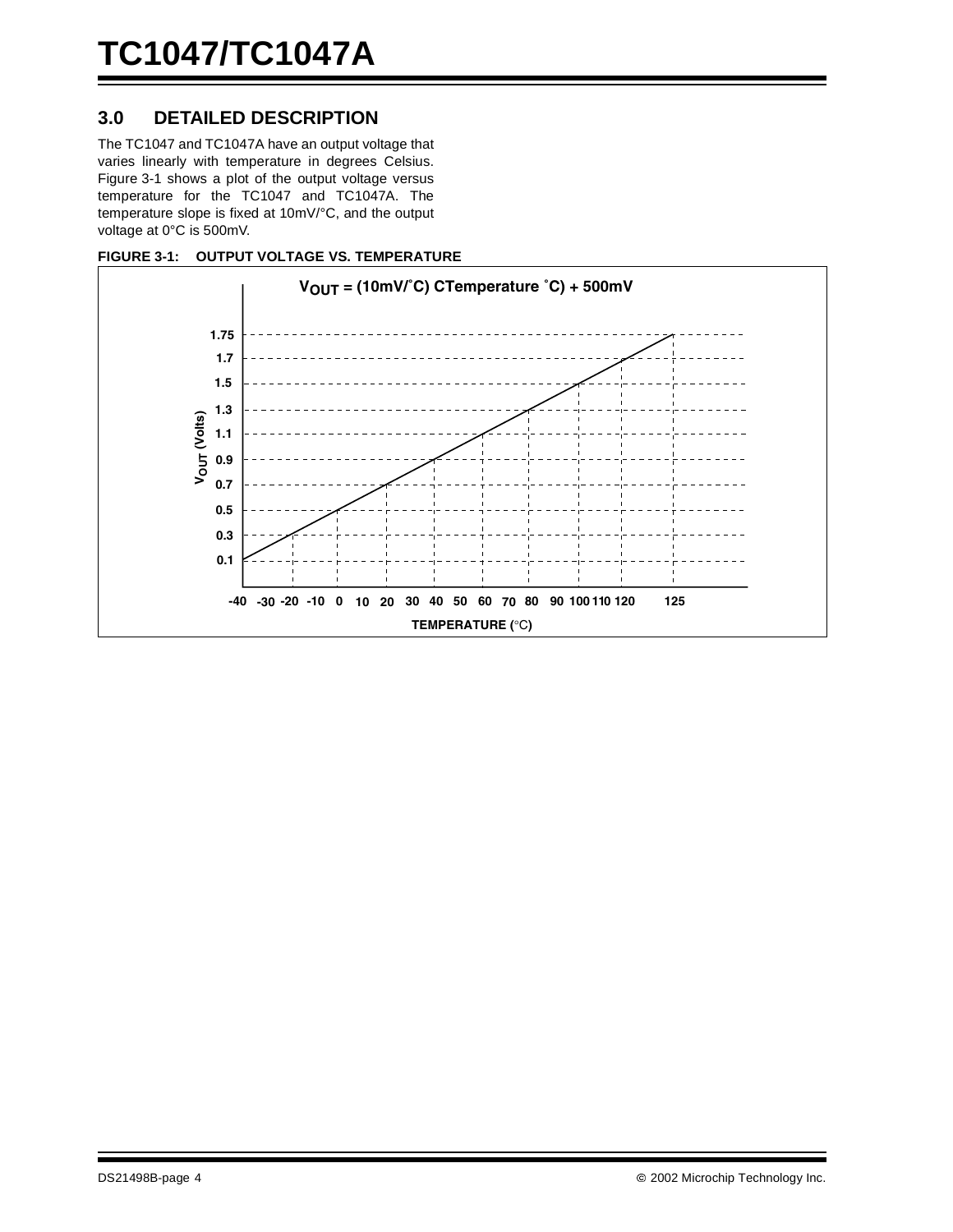# **4.0 TYPICAL CHARACTERISTICS**

**Note:** The graphs provided following this note are a statistical summary based on a limited number of samples and are provided for informational purposes only. The performance characteristics listed herein are not tested or guaranteed. In some graphs, the data presented may be outside the specified operating range (e.g., outside specified power supply range) and therefore outside the warranted range.



**FIGURE 4-1: TEMPERATURE ACCURACY VS. TEMPERATURE**



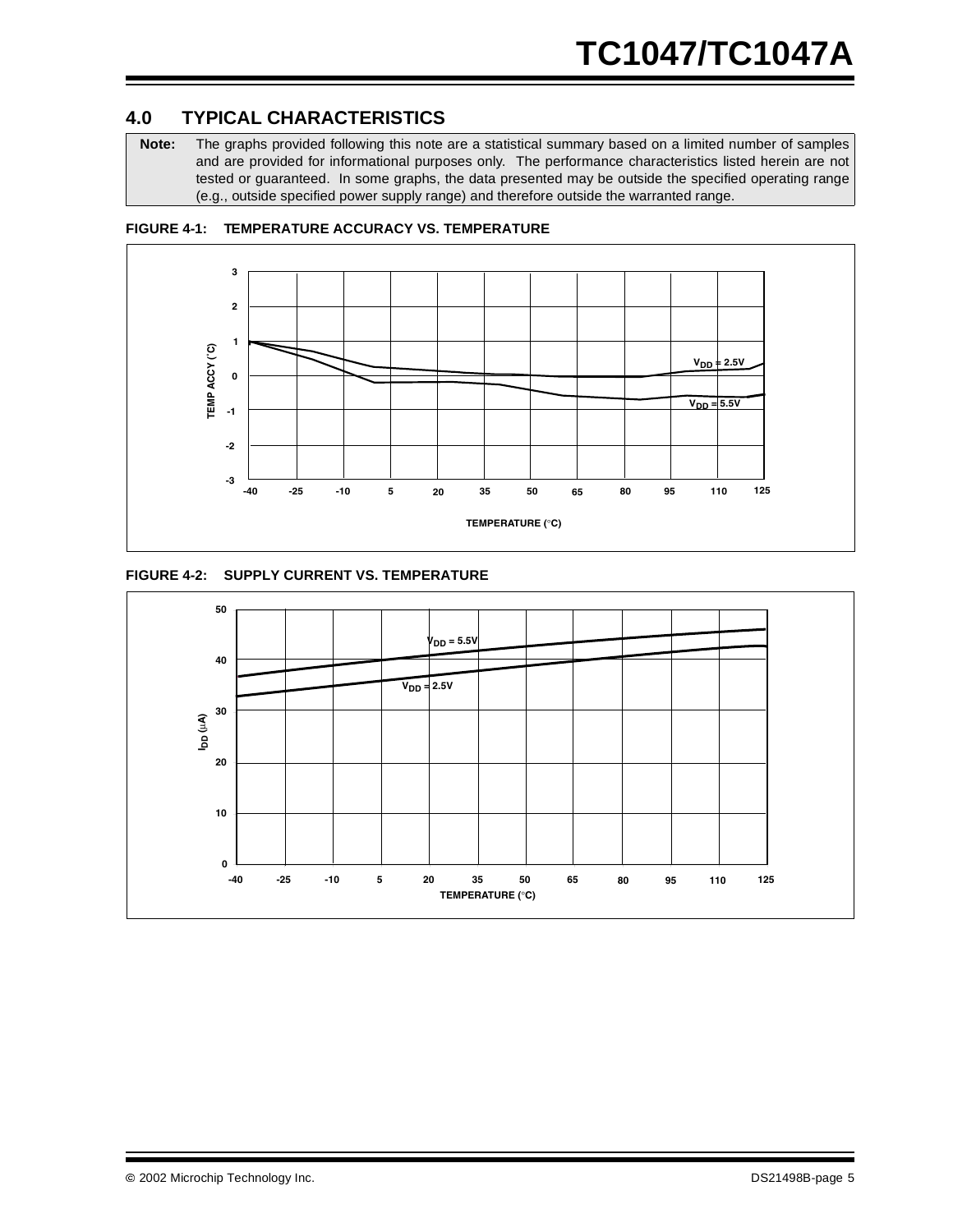# **5.0 PACKAGE INFORMATION**

## **5.1 Package Marking Information**



1 & 2 = part number code + temperature range and voltage

| <b>Part Number</b> | Code |
|--------------------|------|
| <b>TCM1047</b>     |      |
| <b>TCM1047A</b>    |      |

3 = year and quarter code

 $4 =$  lot ID number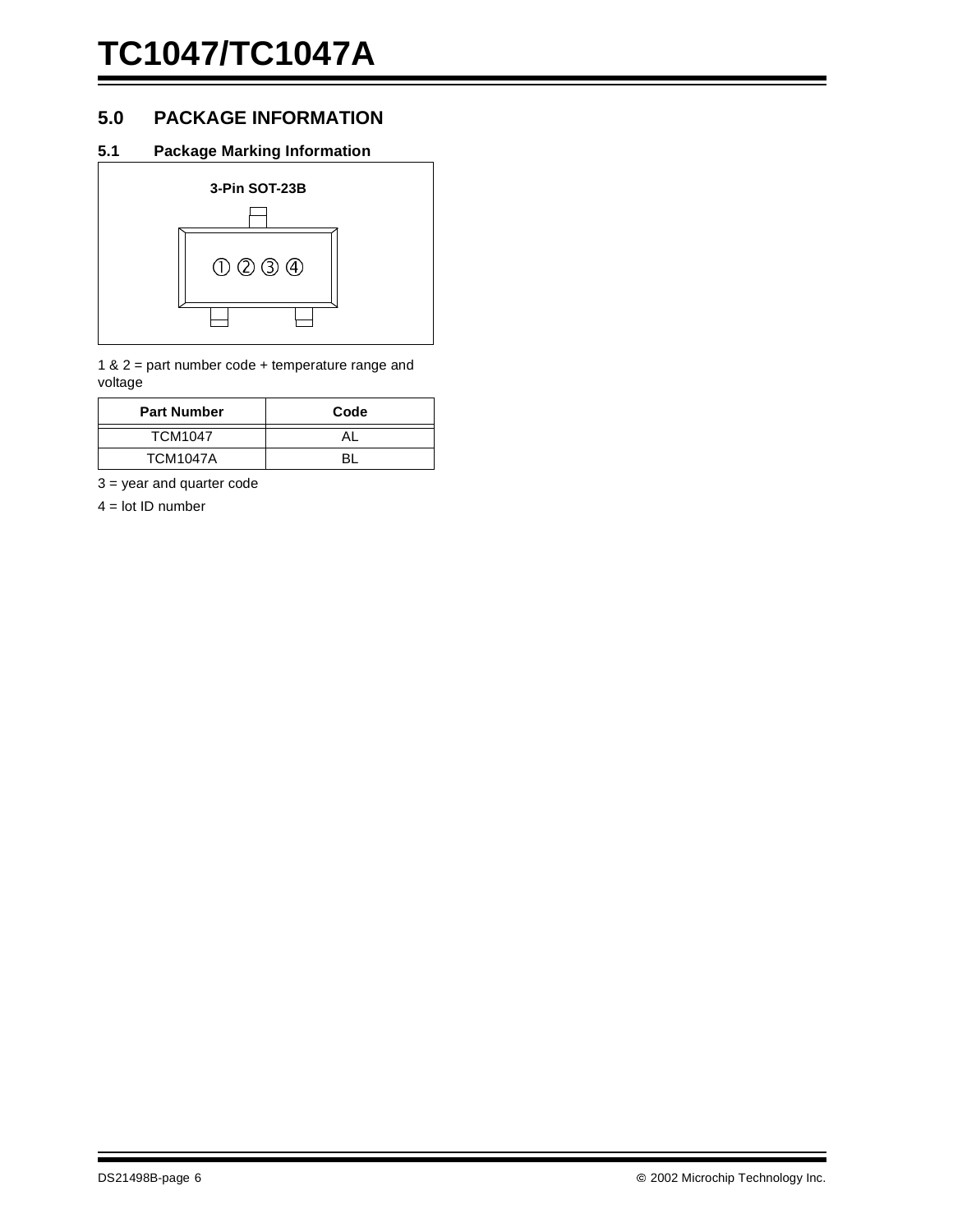## **5.2 Taping Form**



## **5.3 Package Dimensions**

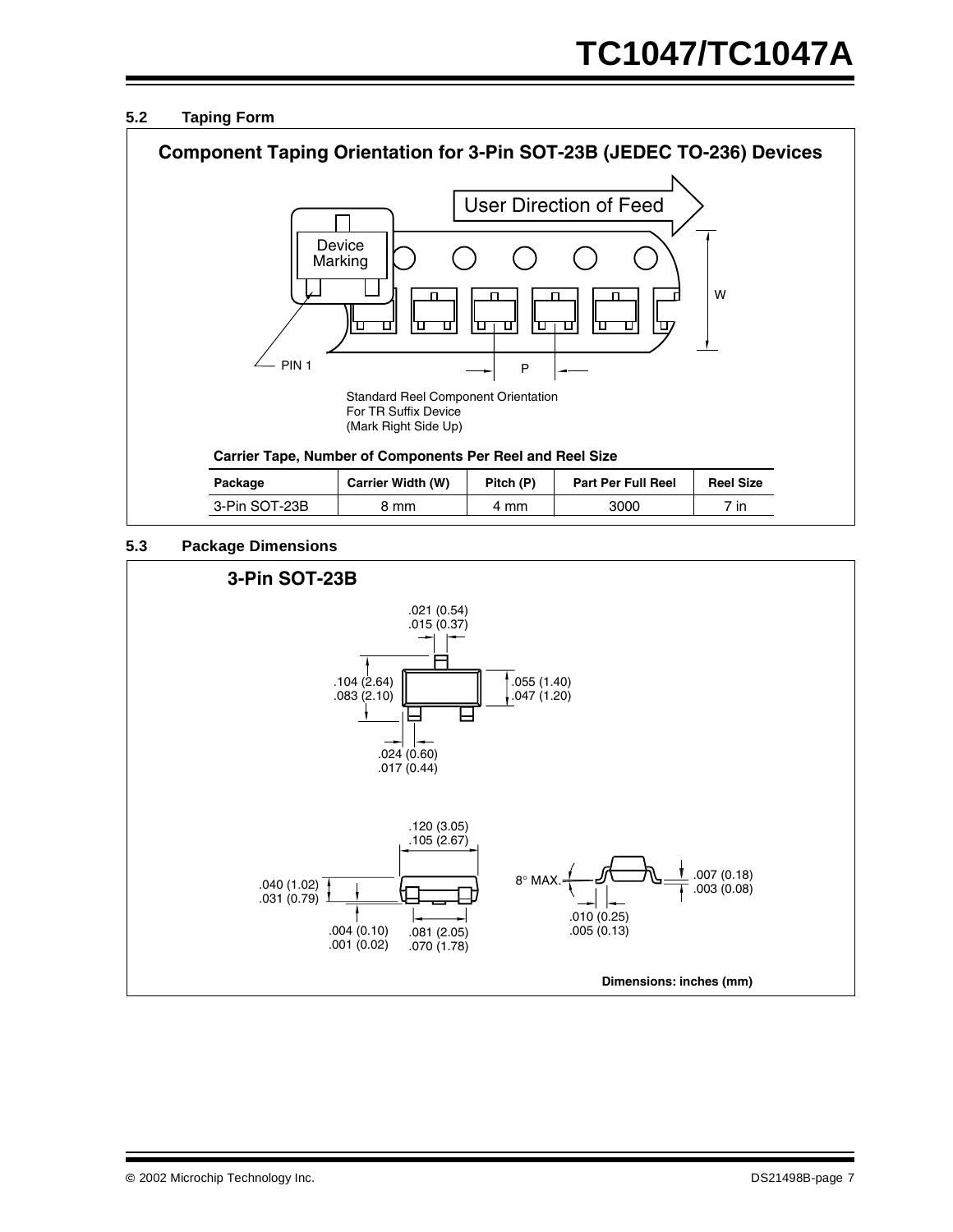# **TC1047/TC1047A**

**NOTES:**

Ξ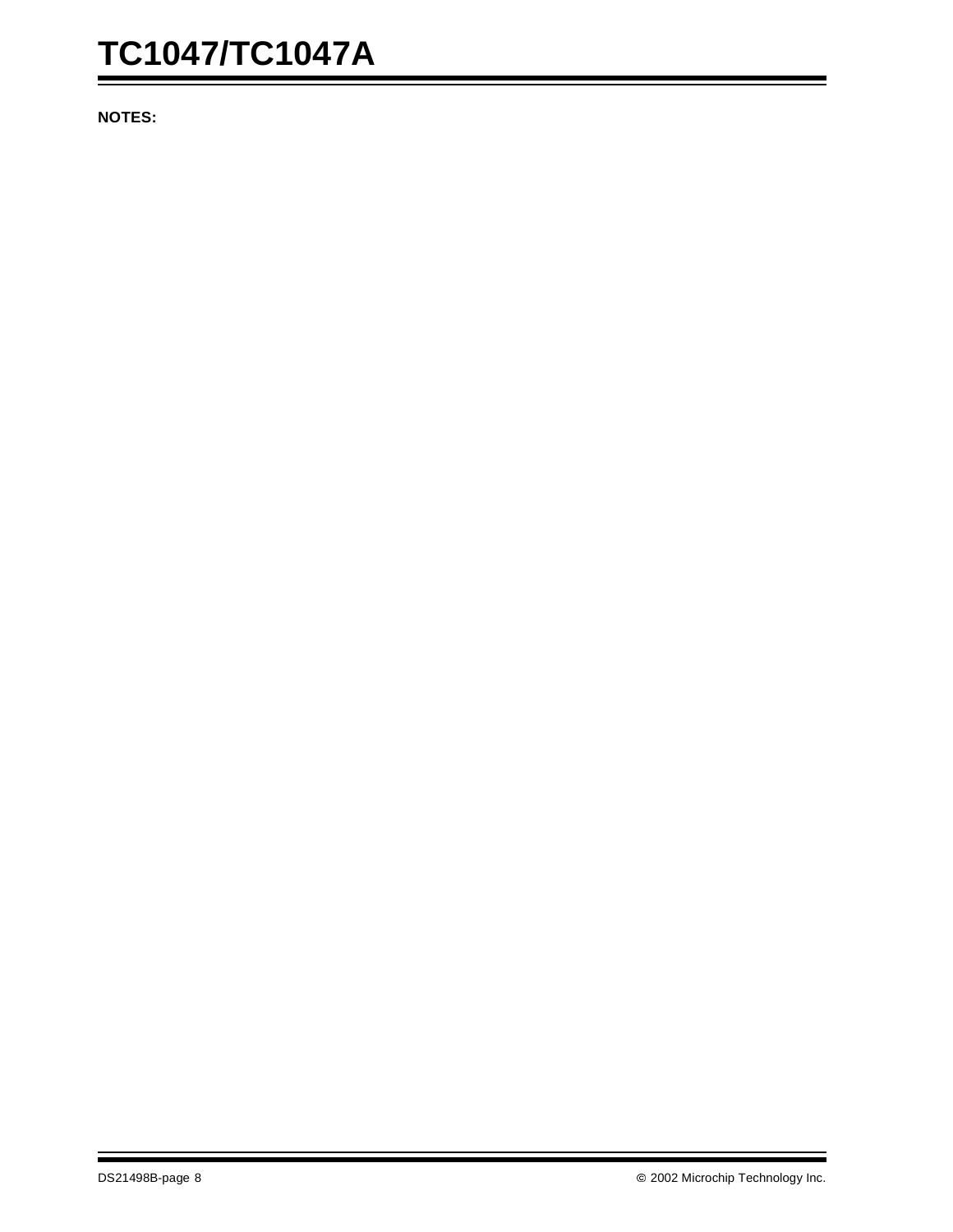## **PRODUCT IDENTIFICATION SYSTEM**

To order or obtain information, e.g., on pricing or delivery, refer to the factory or the listed sales office.

| PART NO.           |                                                                                                                               | <b>Examples:</b> |                                                           |  |  |
|--------------------|-------------------------------------------------------------------------------------------------------------------------------|------------------|-----------------------------------------------------------|--|--|
| <b>Device</b>      | Temperature<br>Range                                                                                                          | a)               | DSTEMPVNBTR: High Precision Temp-to-<br>Voltage Converter |  |  |
| Device:            | DSTEMP:<br>High Precision Temp-to-Voltage Converter<br>DSTEMPxTR: High Precision Temp-to-Voltage Converter<br>(Tape and Reel) |                  |                                                           |  |  |
| Temperature Range: | -40 $^{\circ}$ C to +125 $^{\circ}$ C<br>$V =$                                                                                |                  |                                                           |  |  |
| Package:           | $= 3$ -pin SOT-23B<br>NB.                                                                                                     |                  |                                                           |  |  |

# **SALES AND SUPPORT**

#### **Data Sheets**

Products supported by a preliminary Data Sheet may have an errata sheet describing minor operational differences and recommended workarounds. To determine if an errata sheet exists for a particular device, please contact one of the following:

- 1. Your local Microchip sales office<br>2. The Microchip Corporate Literatu
- 2. The Microchip Corporate Literature Center U.S. FAX: (480) 792-7277<br>3. The Microchip Worldwide Site (www.microchip.com)
- The Microchip Worldwide Site (www.microchip.com)

Please specify which device, revision of silicon and Data Sheet (include Literature #) you are using.

#### **New Customer Notification System**

Register on our web site (www.microchip.com/cn) to receive the most current information on our products.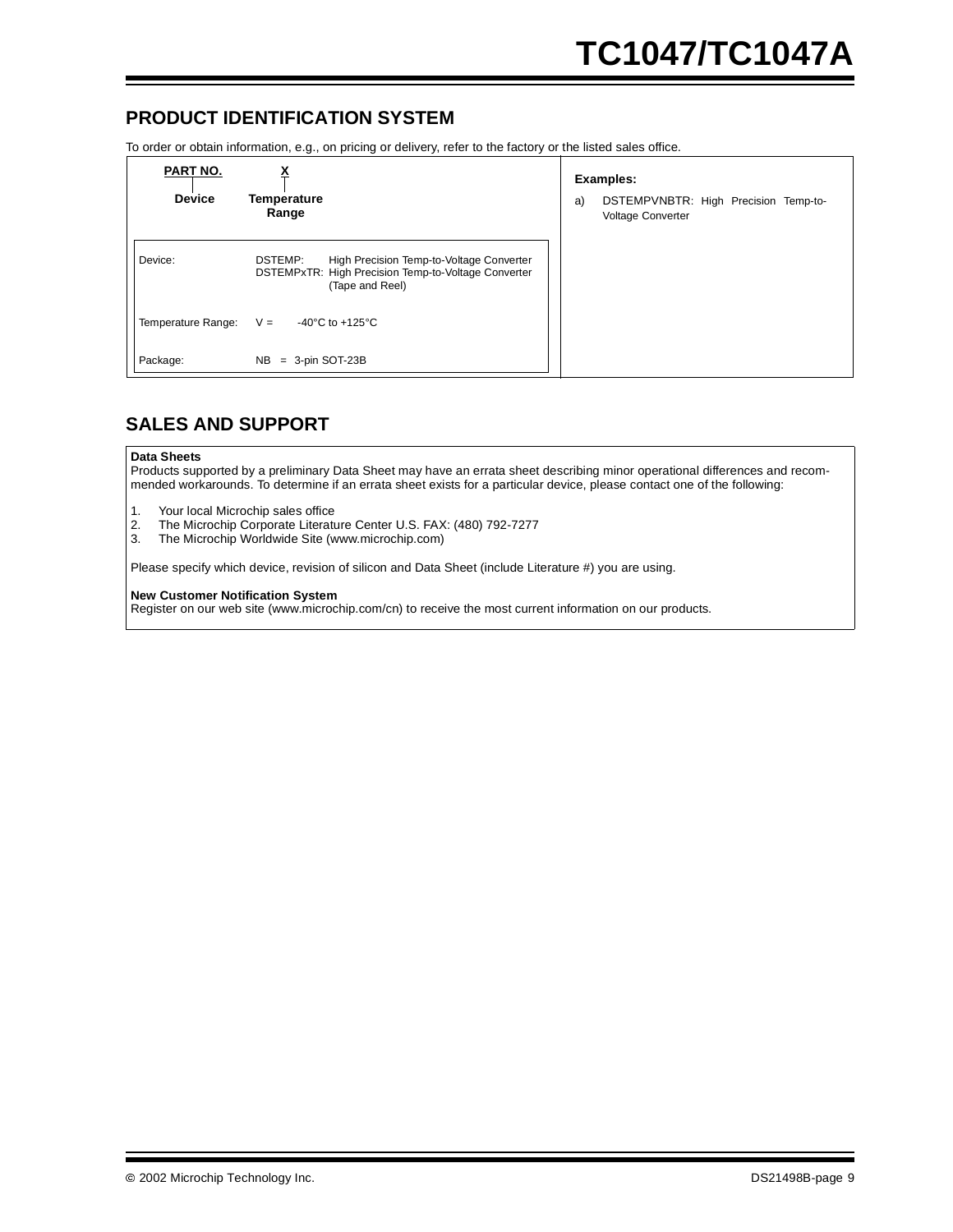# **TC1047/TC1047A**

**NOTES:**

Ξ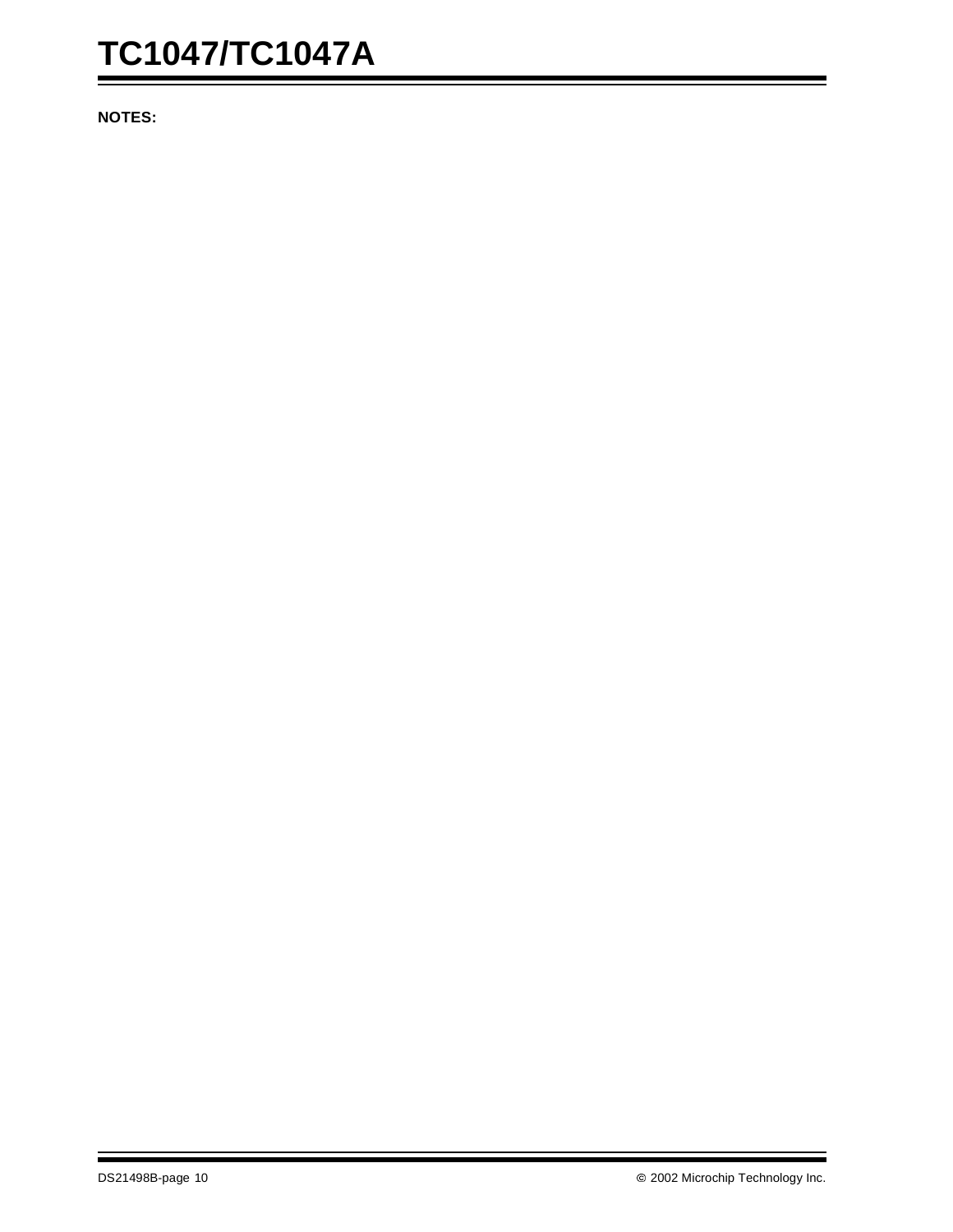Information contained in this publication regarding device applications and the like is intended through suggestion only and may be superseded by updates. It is your responsibility to ensure that your application meets with your specifications. No representation or warranty is given and no liability is assumed by Microchip Technology Incorporated with respect to the accuracy or use of such information, or infringement of patents or other intellectual property rights arising from such use or otherwise. Use of Microchip's products as critical components in life support systems is not authorized except with express written approval by Microchip. No licenses are conveyed, implicitly or otherwise, under any intellectual property rights.

#### **Trademarks**

The Microchip name and logo, the Microchip logo, FilterLab, KEELOQ, microID, MPLAB, PIC, PICmicro, PICMASTER, PICSTART, PRO MATE, SEEVAL and The Embedded Control Solutions Company are registered trademarks of Microchip Technology Incorporated in the U.S.A. and other countries.

dsPIC, ECONOMONITOR, FanSense, FlexROM, fuzzyLAB, In-Circuit Serial Programming, ICSP, ICEPIC, microPort, Migratable Memory, MPASM, MPLIB, MPLINK, MPSIM, MXDEV, PICC, PICDEM, PICDEM.net, rfPIC, Select Mode and Total Endurance are trademarks of Microchip Technology Incorporated in the U.S.A.

Serialized Quick Turn Programming (SQTP) is a service mark of Microchip Technology Incorporated in the U.S.A.

All other trademarks mentioned herein are property of their respective companies.

© 2002, Microchip Technology Incorporated, Printed in the U.S.A., All Rights Reserved.





*Microchip received QS-9000 quality system certification for its worldwide headquarters, design and wafer fabrication facilities in Chandler and Tempe, Arizona in July 1999 and Mountain View, California in March 2002. The Company's quality system processes and procedures are QS-9000 compliant for its PICmicro® 8-bit MCUs, KEELOQ® code hopping devices, Serial EEPROMs, microperipherals, non-volatile memory and analog products. In addition, Microchip's quality system for the design and manufacture of development systems is ISO 9001 certified.*